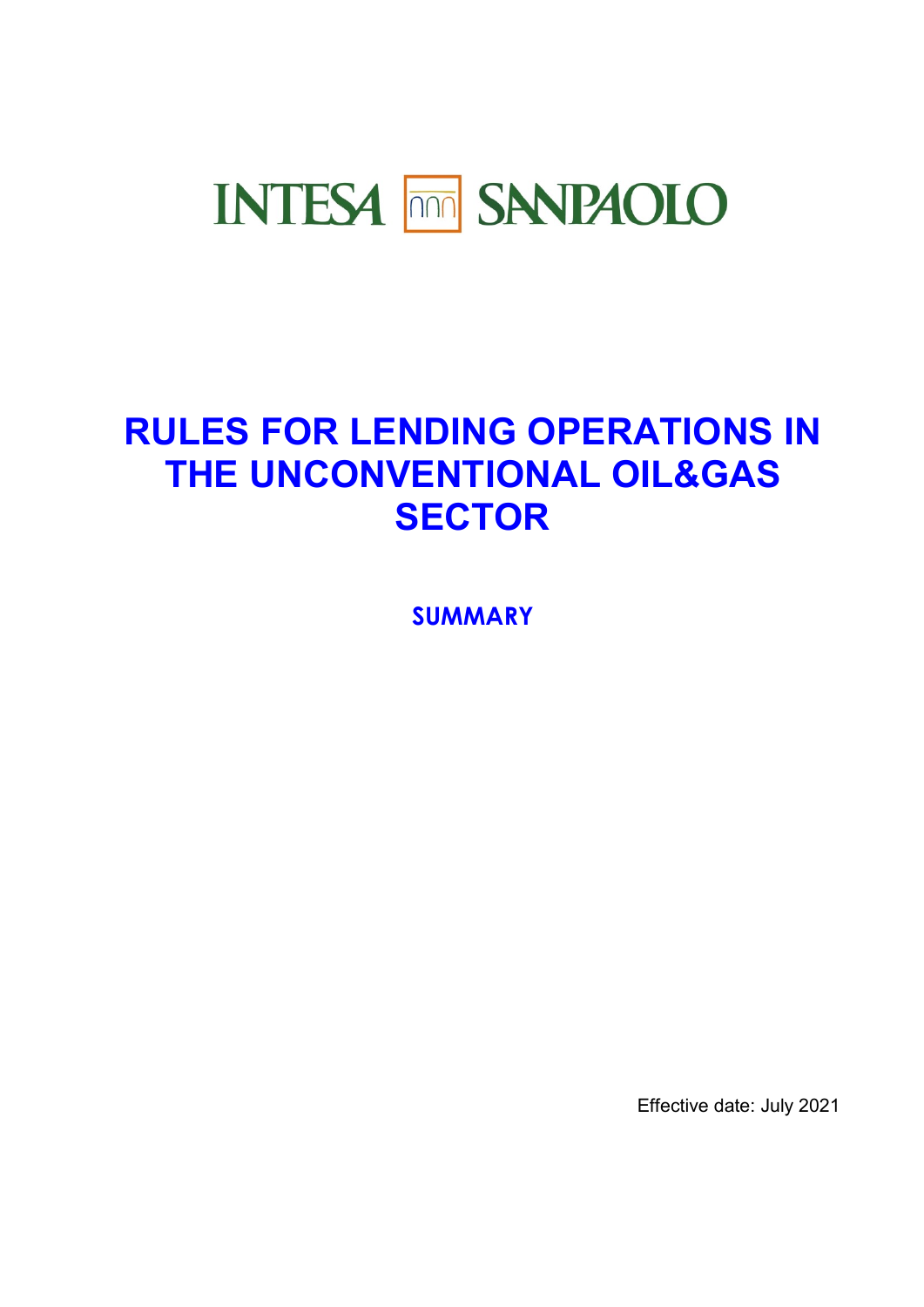## **INTRODUCTION**

With a view to the fair and responsible provision of financial services, the Group, in implementation of the "Guidelines for the governance of environmental, social and governance risks regarding lending operations" and in line with the indications contained therein, has decided, through this document, to introduce specific exclusions and limitations to operations linked to the main unconventional resources and fragile ecosystems as specified below.

## **CONTEXT**

The entire economic system - and the energy sector in particular - are facing important challenges in order to meet the demanding goals posed by the 2015 Paris Agreement, along with subsequent updates and international commitments on the subject. In order to significantly reduce the risks and consequences of climate change the main goal of the agreements is to strengthen the global response by keeping a global temperature rise this century well below 2°C above pre-industrial levels and to pursue efforts to limit the temperature increase even further to 1.5°C. The energy sector currently produces two thirds of greenhouse gas emissions and the energy demand is expected to increase by 1.3% per year until 2040.

Within the energy sector, oil & gas resources play a crucial role, since it is expected that by 2040 they will meet approximately 53% of global energy demand.

Since easily accessible oil & gas resources are progressively running out, the industry is looking for new ones through the use of sophisticated unconventional techniques, i.e. techniques that are different from those traditionally applied, in order to extract resources that would otherwise not be accessible and/or cost-effective. The best known, in a nutshell, are:

- hydraulic fracturing, which consists of injecting a pressurised fluid into the rocks to stimulate the formation of fractures and therefore the release and extraction of resources;
- open-pit mines in which portions of soil are collected to then proceed with the separation of oil;
- "in-situ" production. The most widespread methodology involves the use of two horizontal drills and the injection of steam into the upper drill to allow the oil to flow towards the lower drill to then be extracted to the surface.

Unconventional resources, such as shale oil & gas, tar sands, tight oil & gas, obtained through the techniques described above, generate higher greenhouse gas emissions than conventional resources extracted using traditional techniques, pose greater environmental risks due to the possible contamination of the soil and aquifers due to the use of chemicals and cause harm to biodiversity resulting from the removal of large portions of land.

The sector's industry is also launching exploration and production in new geographical areas, often characterised by fragile ecosystems that represent an important heritage in terms of biodiversity, have a decisive role in regulating the planet's climate and that can be irremediably damaged in emergency situations such as, for example, in the event of an oil spill.

## **SCOPE OF APPLICATION OF THE RULES**

This document is developed at Group level and applies globally to the Group Banks and Companies, including international branches, which provide the financial products and services as defined below.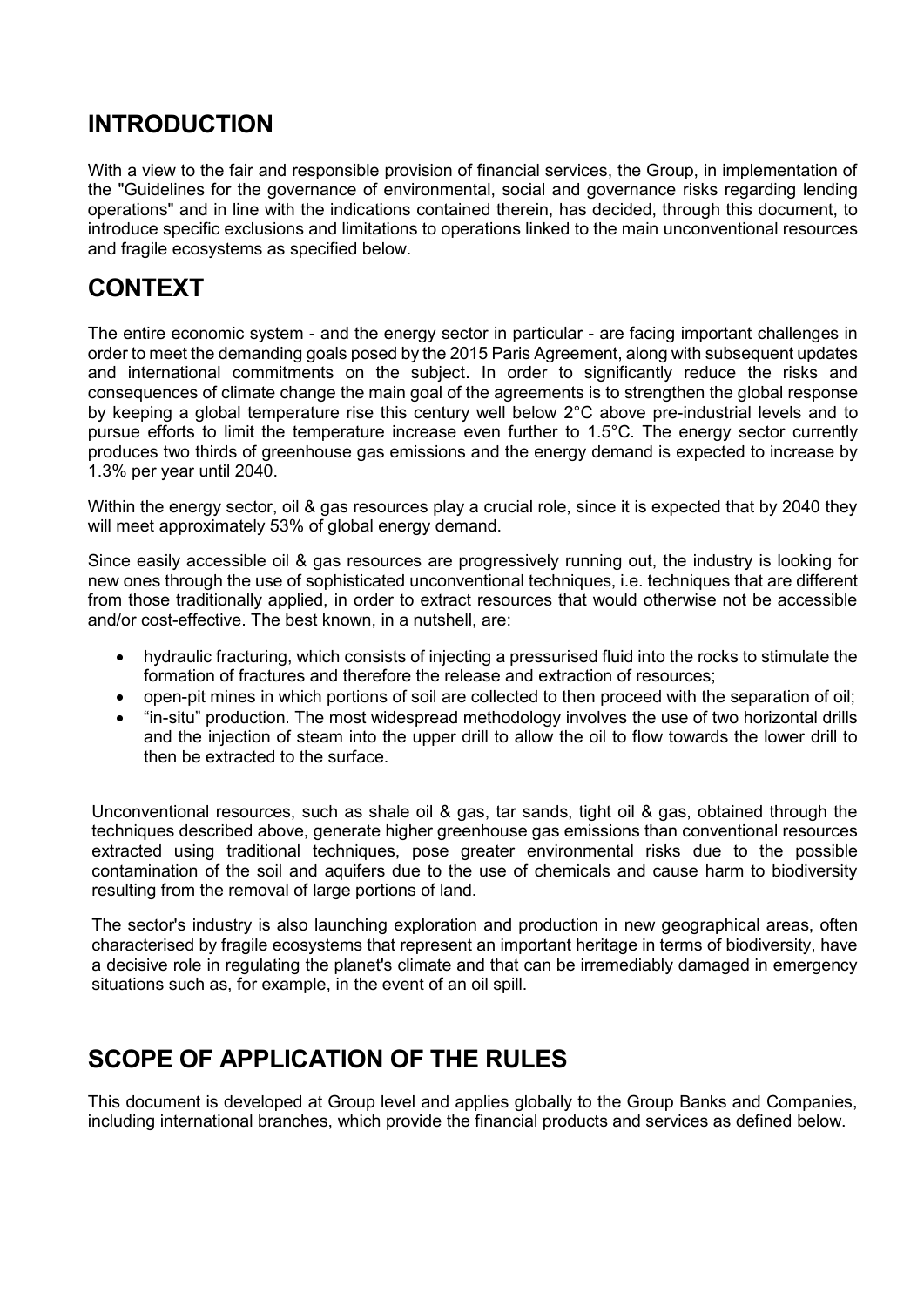#### *Description of the sector*

In consideration of the greater environmental risks arising from unconventional resources, the Group subjects the following resources to specific restrictions/limitations:

- tar sands (oil sands);
- shale/tight oil&gas.

Furthermore, taking into account the fragility of the ecosystems that characterises some geographical areas, the following resources are also considered as unconventional and hence subject to specific limitations/restrictions:

- onshore/offshore oil and offshore gas in the Arctic Region;
- oil in the area known as "Amazon Sacred Headwaters".

The exclusion and limitation criteria of this policy therefore apply to projects and companies in the oil & gas sector that operate, in relation to the unconventional resources as described above, in upstream activities, such as exploration and mining, and midstream activities, such as transport through pipelines solely linked to exploration and mining of unconventional resources.

#### *Financial products and services*

These Rules will apply to the financial products and services provided by the Group, including the related advisory services.

The Rules apply to all forms of financing, both to general purpose loans, i.e. with unknown use proceeds, and to defined use of proceeds loans (such as project finance, project related corporate finance, acquisition finance).

The Group commits to guide companies including by promoting the granting of loans and other financial services aimed at the production of energy from renewable sources, in the transition to a low-carbon economy, in line with the targets set by the Paris Agreement and subsequent updates and international commitments on the subject (for example in the form of "green loans", "sustainable loans", "transition loans", "acquisition/project transition financing").

### **RISK ASSESSMENT**

<u>.</u>

#### *Exclusions and limitations to operations*

From the date of issue of these Rules, the Group will not provide financial products and services<sup>1</sup> to projects aimed at the development, construction and expansion of exploration and extraction activities relating to unconventional resources, as well as activities relating to transport infrastructures solely linked to exploration and extraction of unconventional resources.

Furthermore, the Group will not increase its exposure relating to general purpose financial products and services towards companies with significant revenues from unconventional resources and will manage the current exposures in line with the phase-out as indicated below.

 $1$  The foregoing is without prejudice to the contractual commitments already underway until their natural expiry